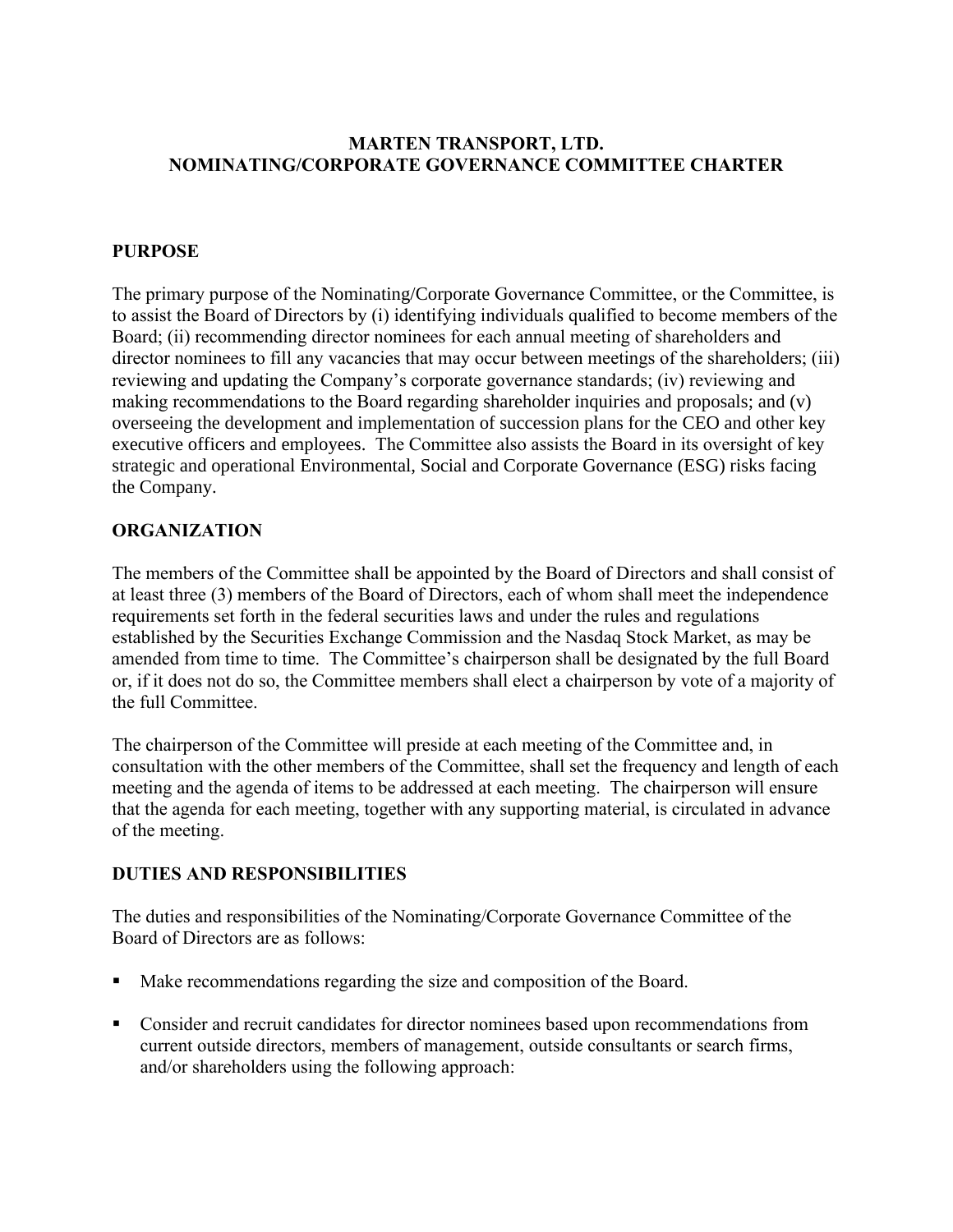- $\circ$  The criteria for selecting new directors shall reflect the requirements of Nasdaq's listing standards with respect to independence and the following factors: the needs of the Company with respect to the particular talents and experience of its directors; personal and professional integrity of the candidate; level of education and/or business experience; broad-based business acumen; the level of understanding of the Company's business and the transportation industry; strategic thinking and a willingness to share ideas; and diversity of experiences, expertise and background. Because the Committee believes it is important to create a Board with a diversity of experience, expertise, gender, race, and ethnicity, the Committee will commit to include in each search candidates who reflect diverse backgrounds, including diversity of gender, race, and ethnicity. The Committee will use these criteria to evaluate potential nominees and will not evaluate proposed nominees differently depending upon who has made the recommendation.
- o The Committee will consider proposed nominees whose names are submitted to it by shareholders. The Committee will review periodically whether a more formal policy should be adopted.
- o Any shareholder who desires to recommend a nominee for director must submit a letter, addressed to Chairman of the Nominating/Corporate Governance Committee, Marten Transport, Ltd., 129 Marten Street, Mondovi, WI 54755, and which is clearly identified as a "Director Nominee Recommendation". All recommendation letters must identify the author as a shareholder and provide a brief summary of the candidate's qualifications, as well as contact information for both the candidate and the shareholder. The Committee shall establish reasonable deadlines for submission of candidates by shareholders to assure time for meaningful consideration and evaluation of the candidate by the Committee.
- Recommend on an annual basis a slate of director nominees for approval by the Board of Directors and the shareholders.
- Review the appropriate committee structure of the Board and recommend to the Board for its approval directors to serve as members of each committee. The Committee shall review and recommend committee slates annually and shall recommend additional committee members to fill vacancies as needed.
- Review at least annually the Company's corporate governance standards and recommend changes to the Board as deemed necessary.
- Generally advise the Board on emerging corporate governance matters for incorporation into the Company's policies and procedures.
- Develop and recommend to the Board for its approval an annual self-evaluation process of the Board and its committees. The Committee shall oversee the self-evaluations.